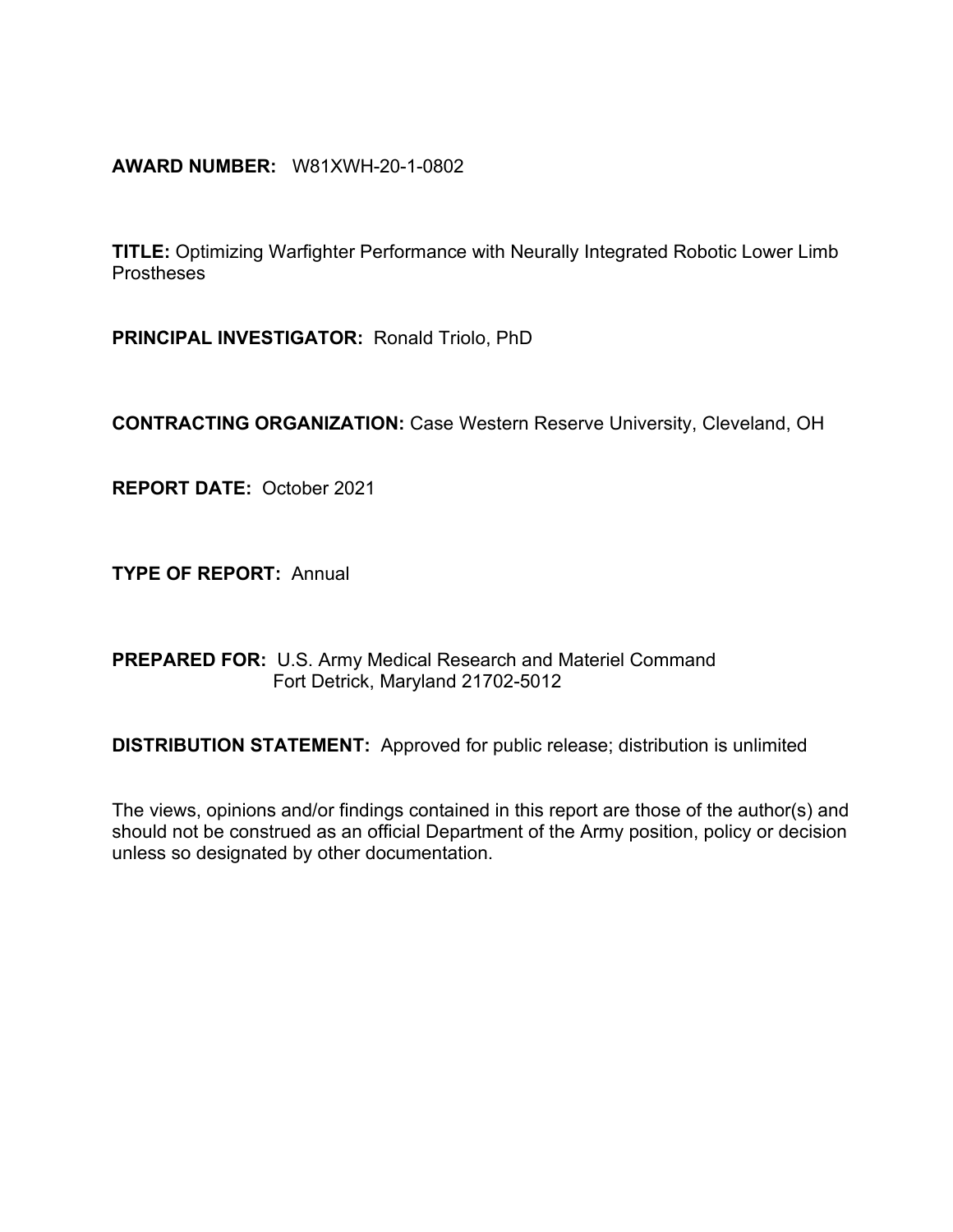|                                                                                                                                                                                                                                                                                                                                                                                                           |                                                     |                                                           |                       |                   | Form Approved                                                                                                                                                                                                              |  |  |  |
|-----------------------------------------------------------------------------------------------------------------------------------------------------------------------------------------------------------------------------------------------------------------------------------------------------------------------------------------------------------------------------------------------------------|-----------------------------------------------------|-----------------------------------------------------------|-----------------------|-------------------|----------------------------------------------------------------------------------------------------------------------------------------------------------------------------------------------------------------------------|--|--|--|
|                                                                                                                                                                                                                                                                                                                                                                                                           |                                                     | <b>REPORT DOCUMENTATION PAGE</b>                          |                       |                   | OMB No. 0704-0188                                                                                                                                                                                                          |  |  |  |
| Public reporting burden for this collection of information is estimated to average 1 hour per response, including the time for reviewing instructions, searching existing data sources, gathering and                                                                                                                                                                                                     |                                                     |                                                           |                       |                   |                                                                                                                                                                                                                            |  |  |  |
| maintaining the data needed, and completing and reviewing this collection of information. Send comments regarding this burden estimate or any other aspect of this collection of information, including<br>suggestions for reducing this burden to Department of Defense, Washington Headquarters Services, Directorate for Information Operations and Reports (0704-0188), 1215 Jefferson Davis Highway, |                                                     |                                                           |                       |                   |                                                                                                                                                                                                                            |  |  |  |
| Suite 1204, Arlington, VA 22202-4302. Respondents should be aware that notwithstanding any other provision of law, no person shall be subject to any penalty for failing to comply with a collection of<br>information if it does not display a currently valid OMB control number. PLEASE DO NOT RETURN YOUR FORM TO THE ABOVE ADDRESS.                                                                  |                                                     |                                                           |                       |                   |                                                                                                                                                                                                                            |  |  |  |
| <b>1. REPORT DATE</b>                                                                                                                                                                                                                                                                                                                                                                                     |                                                     | 2. REPORT TYPE                                            |                       |                   | <b>3. DATES COVERED</b>                                                                                                                                                                                                    |  |  |  |
| October 2021                                                                                                                                                                                                                                                                                                                                                                                              |                                                     | Annual                                                    |                       |                   | 15Sep2020-14Sep2021                                                                                                                                                                                                        |  |  |  |
| <b>4. TITLE AND SUBTITLE</b>                                                                                                                                                                                                                                                                                                                                                                              |                                                     |                                                           |                       |                   | <b>5a. CONTRACT NUMBER</b>                                                                                                                                                                                                 |  |  |  |
|                                                                                                                                                                                                                                                                                                                                                                                                           |                                                     |                                                           |                       |                   | W81XWH-20-1-0802                                                                                                                                                                                                           |  |  |  |
| Optimizing Warfighter Performance with Neurally Integrated Robotic Lower<br><b>5b. GRANT NUMBER</b>                                                                                                                                                                                                                                                                                                       |                                                     |                                                           |                       |                   |                                                                                                                                                                                                                            |  |  |  |
| Limb Prostheses                                                                                                                                                                                                                                                                                                                                                                                           |                                                     |                                                           |                       |                   | DM190766                                                                                                                                                                                                                   |  |  |  |
|                                                                                                                                                                                                                                                                                                                                                                                                           |                                                     |                                                           |                       |                   | <b>5c. PROGRAM ELEMENT NUMBER</b>                                                                                                                                                                                          |  |  |  |
|                                                                                                                                                                                                                                                                                                                                                                                                           | 6. AUTHOR(S): Ronald Triolo, PhD                    |                                                           |                       |                   | <b>5d. PROJECT NUMBER</b>                                                                                                                                                                                                  |  |  |  |
|                                                                                                                                                                                                                                                                                                                                                                                                           |                                                     |                                                           |                       |                   | 0011503155-0001                                                                                                                                                                                                            |  |  |  |
|                                                                                                                                                                                                                                                                                                                                                                                                           |                                                     |                                                           |                       |                   | <b>5e. TASK NUMBER</b>                                                                                                                                                                                                     |  |  |  |
|                                                                                                                                                                                                                                                                                                                                                                                                           |                                                     |                                                           |                       |                   | <b>5f. WORK UNIT NUMBER</b>                                                                                                                                                                                                |  |  |  |
|                                                                                                                                                                                                                                                                                                                                                                                                           |                                                     |                                                           |                       |                   |                                                                                                                                                                                                                            |  |  |  |
|                                                                                                                                                                                                                                                                                                                                                                                                           | E-Mail: Ronad. Triolo@case.edu                      |                                                           |                       |                   |                                                                                                                                                                                                                            |  |  |  |
|                                                                                                                                                                                                                                                                                                                                                                                                           |                                                     | 7. PERFORMING ORGANIZATION NAME(S) AND ADDRESS(ES)        |                       |                   | 8. PERFORMING ORGANIZATION REPORT                                                                                                                                                                                          |  |  |  |
|                                                                                                                                                                                                                                                                                                                                                                                                           |                                                     |                                                           |                       |                   | <b>NUMBER</b>                                                                                                                                                                                                              |  |  |  |
| CASE WESTERN RESERVE                                                                                                                                                                                                                                                                                                                                                                                      |                                                     |                                                           |                       |                   |                                                                                                                                                                                                                            |  |  |  |
| UNIVERSITY                                                                                                                                                                                                                                                                                                                                                                                                |                                                     |                                                           |                       |                   |                                                                                                                                                                                                                            |  |  |  |
| 10900 EUCLID AVE.                                                                                                                                                                                                                                                                                                                                                                                         |                                                     |                                                           |                       |                   |                                                                                                                                                                                                                            |  |  |  |
| CLEVELAND OH 44106-1712                                                                                                                                                                                                                                                                                                                                                                                   |                                                     |                                                           |                       |                   |                                                                                                                                                                                                                            |  |  |  |
|                                                                                                                                                                                                                                                                                                                                                                                                           |                                                     | 9. SPONSORING / MONITORING AGENCY NAME(S) AND ADDRESS(ES) |                       |                   | 10. SPONSOR/MONITOR'S ACRONYM(S)                                                                                                                                                                                           |  |  |  |
|                                                                                                                                                                                                                                                                                                                                                                                                           |                                                     |                                                           |                       |                   |                                                                                                                                                                                                                            |  |  |  |
|                                                                                                                                                                                                                                                                                                                                                                                                           |                                                     | U.S. Army Medical Research and Development Command        |                       |                   |                                                                                                                                                                                                                            |  |  |  |
|                                                                                                                                                                                                                                                                                                                                                                                                           | Fort Detrick. Marvland 21702-5012                   |                                                           |                       |                   | <b>11. SPONSOR/MONITOR'S REPORT</b>                                                                                                                                                                                        |  |  |  |
|                                                                                                                                                                                                                                                                                                                                                                                                           |                                                     |                                                           |                       |                   | <b>NUMBER(S)</b>                                                                                                                                                                                                           |  |  |  |
|                                                                                                                                                                                                                                                                                                                                                                                                           | <b>12. DISTRIBUTION / AVAILABILITY STATEMENT</b>    |                                                           |                       |                   |                                                                                                                                                                                                                            |  |  |  |
|                                                                                                                                                                                                                                                                                                                                                                                                           |                                                     |                                                           |                       |                   |                                                                                                                                                                                                                            |  |  |  |
|                                                                                                                                                                                                                                                                                                                                                                                                           | Approved for Public Release; Distribution Unlimited |                                                           |                       |                   |                                                                                                                                                                                                                            |  |  |  |
| <b>13. SUPPLEMENTARY NOTES</b>                                                                                                                                                                                                                                                                                                                                                                            |                                                     |                                                           |                       |                   |                                                                                                                                                                                                                            |  |  |  |
| N/A                                                                                                                                                                                                                                                                                                                                                                                                       |                                                     |                                                           |                       |                   |                                                                                                                                                                                                                            |  |  |  |
|                                                                                                                                                                                                                                                                                                                                                                                                           |                                                     |                                                           |                       |                   |                                                                                                                                                                                                                            |  |  |  |
| <b>14. ABSTRACT</b>                                                                                                                                                                                                                                                                                                                                                                                       |                                                     |                                                           |                       |                   |                                                                                                                                                                                                                            |  |  |  |
| Majority of limb loss incidents (~75%) among US Military Service members is in the lower limb. However,<br>restoring sensorimotor function with advanced active prostheses that communicate directly with the intact                                                                                                                                                                                      |                                                     |                                                           |                       |                   |                                                                                                                                                                                                                            |  |  |  |
|                                                                                                                                                                                                                                                                                                                                                                                                           |                                                     |                                                           |                       |                   |                                                                                                                                                                                                                            |  |  |  |
|                                                                                                                                                                                                                                                                                                                                                                                                           |                                                     |                                                           |                       |                   | nervous system falls far behind development of robotic prostheses for individuals with upper limb loss. The<br>objective of this project is to develop and deploy a fully implantable, self-contained, neurally integrated |  |  |  |
|                                                                                                                                                                                                                                                                                                                                                                                                           |                                                     |                                                           |                       |                   | bidirectional lower limb neuroprosthesis that can be readily incorporated into the body schema and utilized                                                                                                                |  |  |  |
|                                                                                                                                                                                                                                                                                                                                                                                                           |                                                     |                                                           |                       |                   | without cumbersome external components. In this project, a total of six subjects (three with trans-tibial and                                                                                                              |  |  |  |
|                                                                                                                                                                                                                                                                                                                                                                                                           |                                                     |                                                           |                       |                   | three with trans-femoral limb loss) will be enrolled. Electrical stimulation through nerve cuff electrodes                                                                                                                 |  |  |  |
|                                                                                                                                                                                                                                                                                                                                                                                                           |                                                     |                                                           |                       |                   | directly excites the sensory nerves remaining in the residual limb while electromyography (EMG) signals from                                                                                                               |  |  |  |
|                                                                                                                                                                                                                                                                                                                                                                                                           |                                                     |                                                           |                       |                   | intramuscular electrodes are interpreted to intuitively control the actions of advanced robotic lower limb                                                                                                                 |  |  |  |
|                                                                                                                                                                                                                                                                                                                                                                                                           |                                                     |                                                           |                       |                   | prosthesis. We examine the impact of integrating sensory feedback with EMG-controlled robotic prostheses on                                                                                                                |  |  |  |
| balance, gait, and performance during complex mobility tasks in laboratory and during use at home and in<br>community.                                                                                                                                                                                                                                                                                    |                                                     |                                                           |                       |                   |                                                                                                                                                                                                                            |  |  |  |
|                                                                                                                                                                                                                                                                                                                                                                                                           |                                                     |                                                           |                       |                   |                                                                                                                                                                                                                            |  |  |  |
| <b>15. SUBJECT TERMS</b>                                                                                                                                                                                                                                                                                                                                                                                  |                                                     |                                                           |                       |                   |                                                                                                                                                                                                                            |  |  |  |
| None listed.                                                                                                                                                                                                                                                                                                                                                                                              |                                                     |                                                           |                       |                   |                                                                                                                                                                                                                            |  |  |  |
|                                                                                                                                                                                                                                                                                                                                                                                                           |                                                     |                                                           |                       |                   |                                                                                                                                                                                                                            |  |  |  |
| <b>16. SECURITY CLASSIFICATION OF:</b>                                                                                                                                                                                                                                                                                                                                                                    |                                                     |                                                           | <b>17. LIMITATION</b> | <b>18. NUMBER</b> | <b>19a. NAME OF RESPONSIBLE</b>                                                                                                                                                                                            |  |  |  |
|                                                                                                                                                                                                                                                                                                                                                                                                           |                                                     |                                                           | OF ABSTRACT           | <b>OF PAGES</b>   | <b>PERSON</b>                                                                                                                                                                                                              |  |  |  |
| a. REPORT                                                                                                                                                                                                                                                                                                                                                                                                 | <b>b. ABSTRACT</b>                                  | <b>c. THIS PAGE</b>                                       |                       | 16                | 19b. TELEPHONE NUMBER (include<br>area code)                                                                                                                                                                               |  |  |  |
|                                                                                                                                                                                                                                                                                                                                                                                                           |                                                     |                                                           | Unclassified          |                   |                                                                                                                                                                                                                            |  |  |  |
| Unclassified                                                                                                                                                                                                                                                                                                                                                                                              | Unclassified                                        | Unclassified                                              |                       |                   |                                                                                                                                                                                                                            |  |  |  |
|                                                                                                                                                                                                                                                                                                                                                                                                           |                                                     |                                                           |                       |                   | Standard Form 298 (Rev. 8-98)<br>Prescribed by ANSI Std. Z39.18                                                                                                                                                            |  |  |  |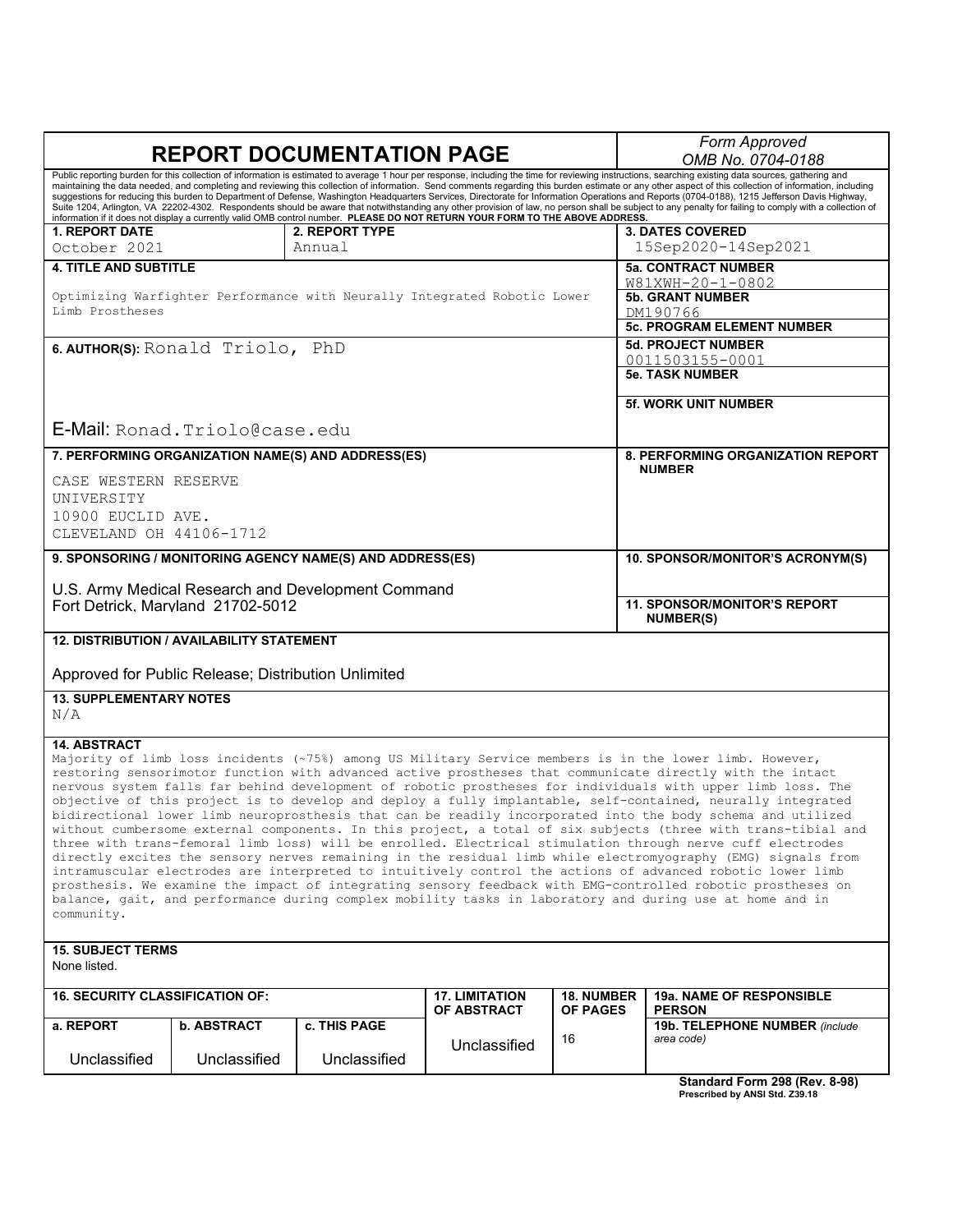# TABLE OF CONTENTS

| × |
|---|
|---|

|    | 1. Introduction                                     | 1  |
|----|-----------------------------------------------------|----|
| 2. | <b>Keywords</b>                                     | 1  |
|    | 3. Accomplishments                                  | 1  |
| 4. | Impact                                              | 6  |
|    | 5. Changes/Problems                                 | 7  |
|    | 6. Products                                         | 8  |
|    | 7. Participants & Other Collaborating Organizations | 11 |
|    | 8. Special Reporting Requirements                   | 13 |
| 9. | <b>Appendices</b>                                   | 13 |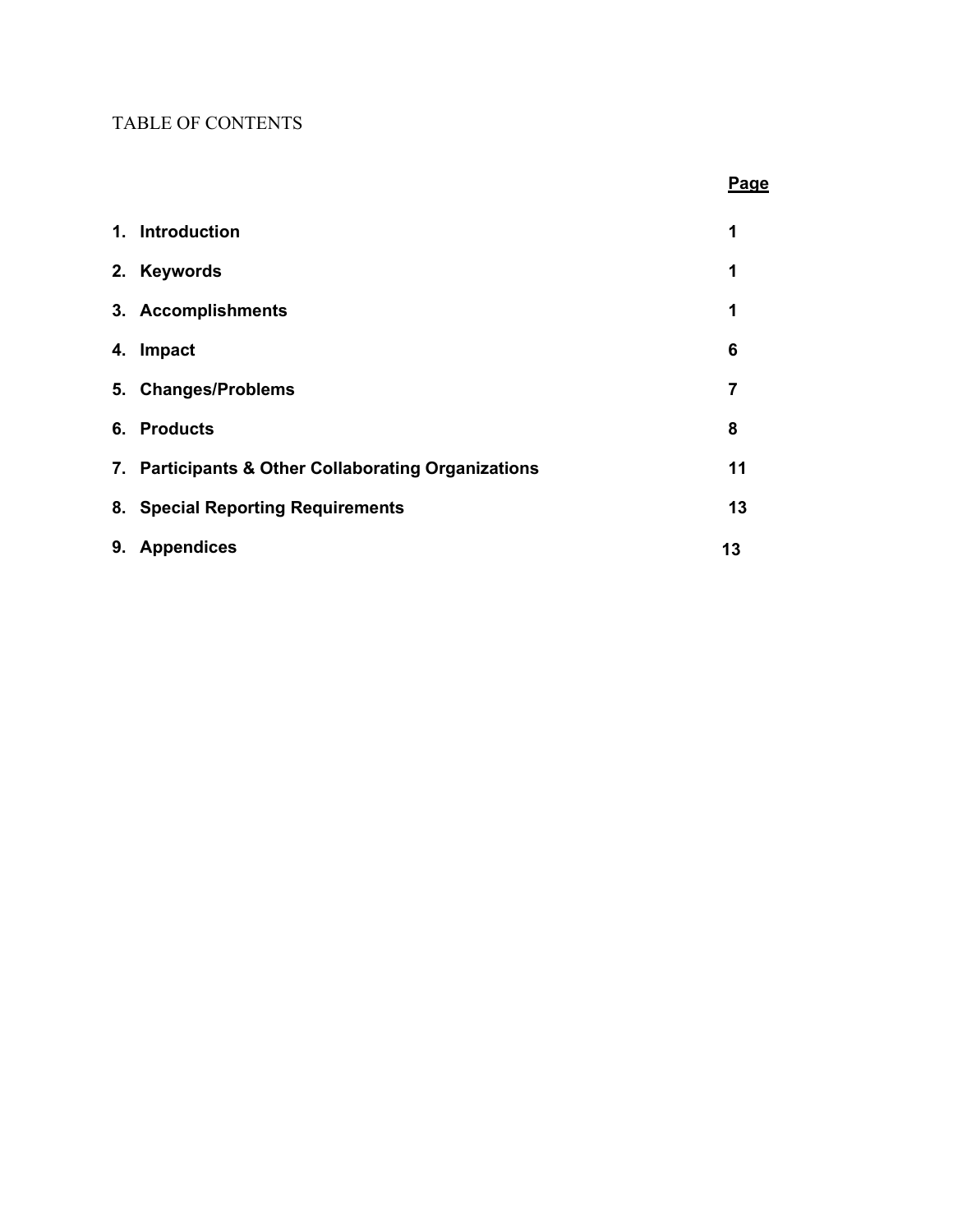## **1. INTRODUCTION:**

 provide seamless sensory feedback about the motorized ankle/knee motion and foot-ground The majority of limb loss incidents  $(\sim 75\%)$  among US Military Service members is in the lower limb. However, restoring sensorimotor function with advanced active prostheses that communicate directly with the intact nervous system falls far behind development of robotic prostheses for individuals with upper limb loss. The objective of this project is to develop and deploy a fully implantable, self-contained, neurally integrated bidirectional lower limb neuroprosthesis that can be readily incorporated into the body schema and utilized without cumbersome external components. Although state-of-the-art prosthetic technologies, such as microprocessor-controlled knees and powered ankles, restore some level of function to lower limb amputees, such wearable robotic devices still cannot provide natural somatosensory feedback related to the lost limb or respond seamlessly to the intent of the user in unexpected situations. Our bidirectional neuroprosthesis will allow users to directly control their prostheses by sensing and interpreting the activities of the intact muscles formerly associated with the desired movement, while simultaneously eliciting useful sensations that correspond to joint movements and limb loading to interactions. This project addresses a limitation in the current technology and will lay the foundation for a new generation of prosthetic devices that are fully integrated with the intact nervous system. A total of six subjects (three with trans-tibial and three with trans-femoral limb loss) will receive surgically implanted non-penetrating, high contact density peripheral nerve cuff electrodes on the sciatic and/or tibial nerves above the knee. Bipolar intramuscular recording electrodes will be implanted in the residual and intact upper thigh or gluteal muscles. Electrical stimulation delivered via the nerve cuff electrodes directly excites the sensory nerves remaining in the residual limb while electromyographic (EMG) signals from the implanted intramuscular electrodes are interpreted to intuitively control the actions of advanced robotic lower limb prosthesis. We examine the impact of integrating sensory feedback with EMG-controlled robotic prostheses on balance, gait, and performance during complex mobility tasks in the laboratory and during use at home and in community.

# **2. KEYWORDS:**

Bidirectional neuroprosthesis, lower-limb amputees, peripheral nerve stimulation, gait, balance, myoelectric control, robotic prosthesis, neurally integrated prosthesis

## **3. ACCOMPLISHMENTS:**

## **What were the major goals of the project?**

During this project we aim to:

1) Amend the IRB study protocol at the Louis Stokes Cleveland VA Medical Center (LSCVAMC) to include EMG control and a fully implantable system and amend the IDE that currently regulates the fully implantable system for upper limb amputees to lower limb applications (35% Completed). 2) Procure critical components required for the implant surgery (40% Completed)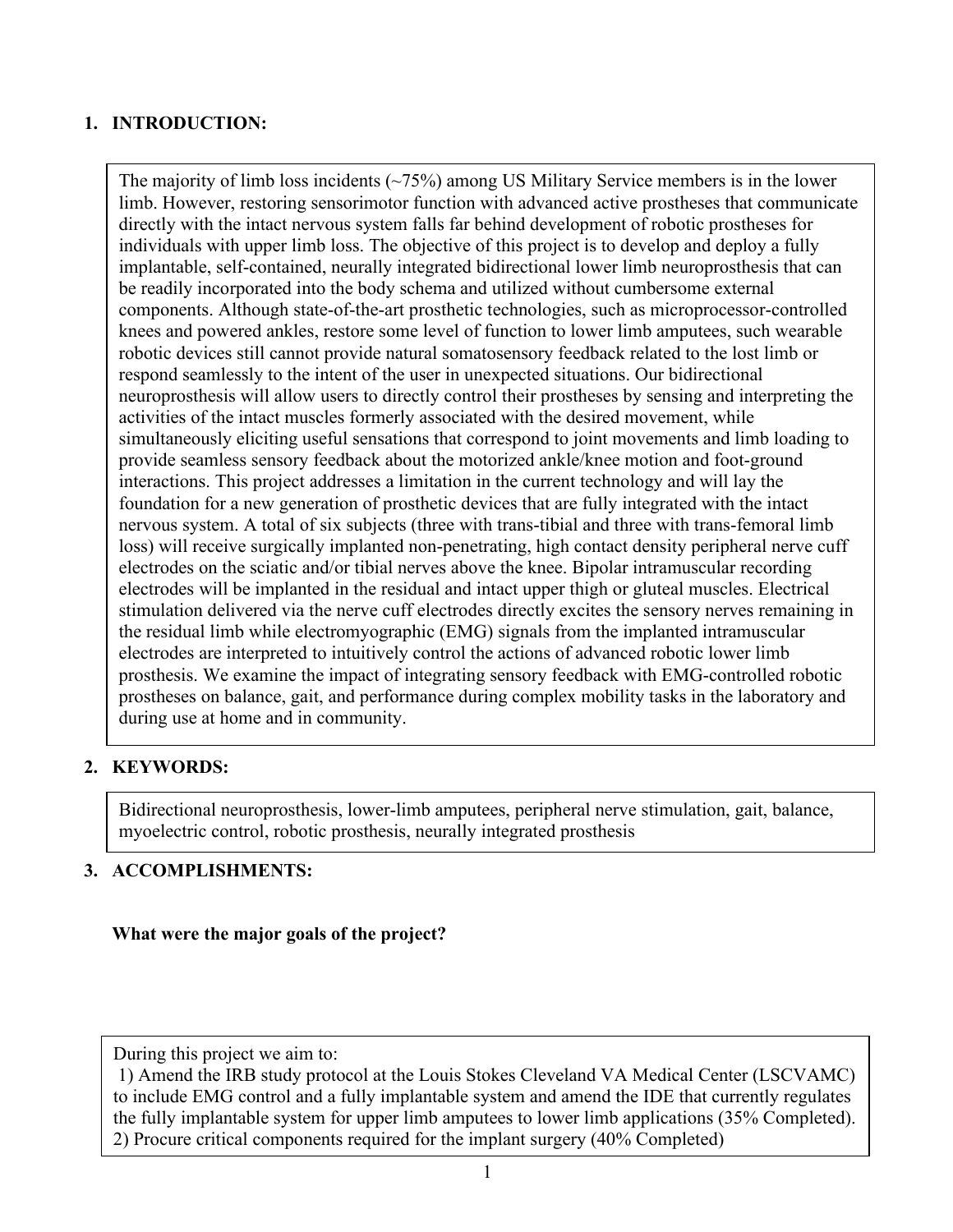3) Identify six lower-limb amputees and complete the implant procedure with temporary percutaneous interface (30% Completed).

4) Design, prototype, verify, and produce electronic hardware and system software to access and control internal circuitry of robotic prostheses (Genium and Proprio) (15% Completed).

5) Determine the effects of bidirectional neuroprosthesis on static and dynamic measures of posture, balance, and gait mechanics (10% Completed).

6) Determine the effects of bidirectional neuroprosthesis during complex mobility tasks such as ascending/descending inclines or stairs, negotiating difficult changing terrain, dual tasks, and horizontal ladder walking task (5% Completed).

7) Install fully implantable bidirectional neuroprosthesis in two bidirectional neuroprosthesis recipients and establish reliable communications with INC and Hub (Not started yet).

8) Evaluate subjective perceptions of balance confidence, utility, comfort, satisfaction and ease of use of the neuroprosthesis and measure its impact on overall mobility, incidence/severity of falls and phantom pain episodes during homegoing trials. (Not started yet).

## **What was accomplished under these goals?**

# **Clinical Accomplishments**

We successfully completed our first implant surgery for this project on March 31, 2021, with a 56-year-old Navy Veteran with right trans-tibial limb loss resulting from a motor vehicle accident 14 years prior. The participant is an experienced regular user of an Ottobock Empower robotic ankle. During implant surgery he received two high-density nerve cuff electrodes on the sciatic and the tibial nerves in the popliteal fossa on the affected side. In addition, eight bipolar intramuscular (IM) recording electrodes were implanted in the lateral and medial gastrocnemius and peroneus longus muscles of the residual limb and the rectus femoris, vastus lateralis, and long head of bicep femoris in the thigh of the affected side. All the contacts of the IM and cuff electrodes are accessed through percutaneous leads existing the body at the upper thigh. The participant resumed use of his prosthesis two weeks after the surgery. To this date, he has not experienced any medical complications or adverse events because of the implanted system and has resumed all pre-surgical activities. The participant lives in Florida and visits our laboratory on monthly basis to perform the planned tests to achieve the stated project milestones.

The sensory thresholds for the nerve cuff contacts are all within the expected range (below 50  $\mu$ C/cm<sup>2</sup>) and are consistent with the previously published reports from traumatic trans-tibial amputees who previously received nerve cuff electrode technology for sensory restoration in our laboratory. Recordings from all IM electrodes show EMG activity with expected physiological features e.g., the signal magnitude increases as the subject is instructed to perform maximal voluntary contractions of the muscles of interest. The electrical impedances of all cuff and IM electrode contacts are below 5 k $\Omega$  suggesting that electrical continuity of the system is intact. So far, the participant has visited the laboratory for four full-day test sessions since receiving the system. We have performed series of experiments including thorough thresholding and perceptual mapping, speed matching during split-belt treadmill walking, determining reflex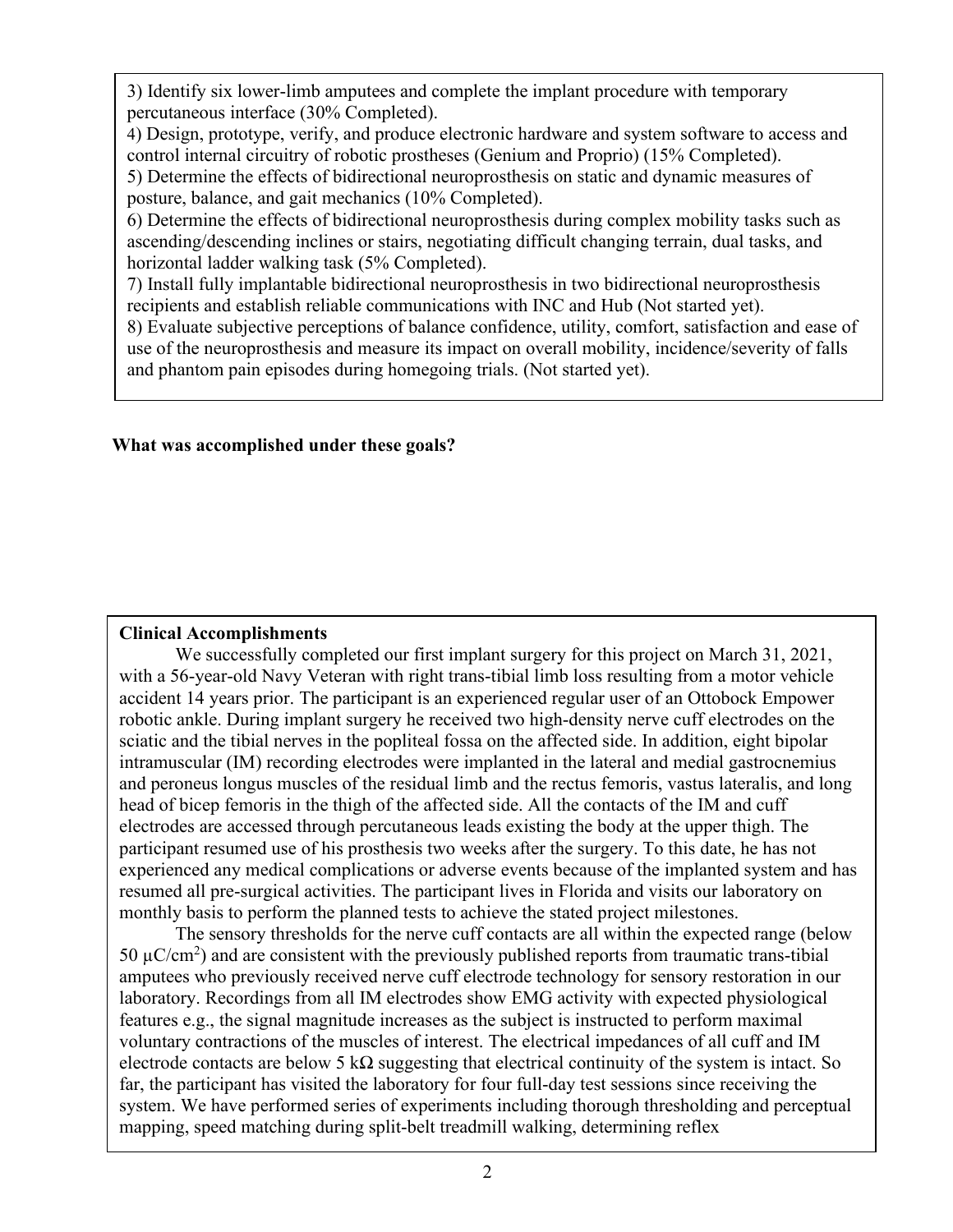responses during and after sensory stimulation, and characterizing EMG patterns during over ground walking as well as stair navigation and ramp ascent/descent. The data collection is still ongoing, and the participant is expected to return to our laboratory on October 23, 2021 and monthly thereafter.

We recently identified and enrolled our second participant in this project, a 50-year-old Army Veteran with a left knee disarticulation due to trauma approximately three years ago who is a daily user of an ALUX Microprocessor Knee. We have completed all the screening assessments, thoroughly examined his residual limb, and examined pressure points on the socket to determine suitable incision sites for the implanted system. He signed the consent form for the implant surgery on September 9, 2021. We have also devised a surgical plan and discussed it with the vascular surgeon on the team (Co-Investigator Dr. Gilles Pinault) who will perform the implantation. The preop testing is scheduled for October 21, 2021, and we are actively working with the surgeon and the clinical staff at the LSCVAMC to secure an OR date. We anticipate that the implant surgery will be completed before the end of 2021.

Our physical therapist identified a Navy Veteran with unilateral transtibial amputation who lives in Minnesota and is very interested in enrolling in the study. He is 59 years old who lost his left foot in a motorcycle accident about a year ago. We have been communicating with him via phone and are in the process of scheduling a screening visit to Cleveland. He has also signed a release of his medical records, and we have reviewed his medical history. Although his current BMI is over 35 (the threshold in the eligibility criteria for our study), he has started to lose weight through exercise and diet and is working hard to lower his BMI to acceptable levels within a few months. If he meets our eligibility criteria, we intend to enroll him as our third participant.

During every in-person visit and all the tests with human subjects, our team and participants strictly follow policies recommended by the federal government and local officials to increase safety for subjects and our staff. Our team has worked closely with Research Service the LSCVAMC and VA Northeast Ohio Healthcare System leadership to compile a plan such that research activities with human subjects could be performed without interruption while adhering to social distancing or other COVID 19 precautions.

To further expedite subject recruitment efforts, we have produced high-quality prints of our IRB approved flyer, which is distributed to local prosthetists, physical therapists, and amputee support groups. Moreover, we have worked with a professional medical illustrator at the Advanced Platform Technology Center (APTC) at Cleveland VA to create an illustration which will be published in the *Amputee Coalition* magazine as an advertisement to inform readers about the study and serve as another source of recruitment. This advertisement will be published after IRB approval (pending). We have also been in regular contact with the National Director of Amputee Health (Dr. Joseph Webster), Walter Reed National Military Medical Center (Dr. Paul Pasquina), the Tampa VA Medical Center (Dr. Heckman), and OrthoCarolina (a private medical practice specializing in limb loss) to identify potential implant candidates.

#### **Technical Accomplishments**

We developed and implemented new firmware for our external stimulator unit. This firmware ensures operational stability of the stimulation system and includes the data logging capabilities required for home and community use of the bidirectional prosthesis. In addition, we have designed and are testing a new cellphone-based user interface to facilitate intuitive use of the neuroprosthesis outside of the laboratory. These software updates provide much easier and more reliable communication between the stimulator and the instrumented prosthesis. The smartphone app allows users to adjust the stimulation intensity and length of stimulation within a previously specified safe range. The benchtop testing of the new firmware and the app was completed in early Summer 2021. We have also compiled the required documents for regulatory approval from the local IRB and the FDA. Upon completion of pending electromagnetic compatibility and electrical safety tests, we will submit an amendment to our existing IDE to incorporate these technical advances into our project.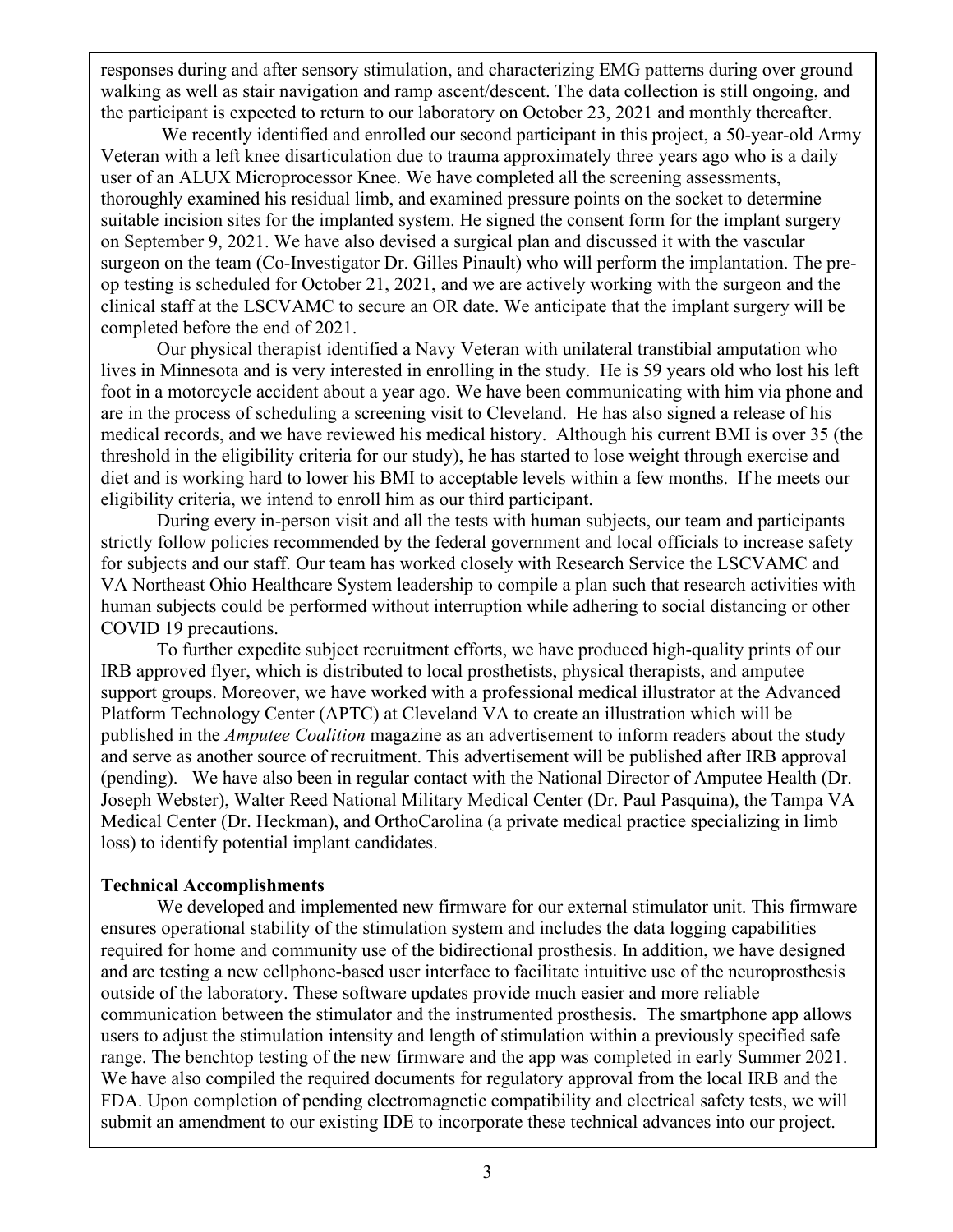We devised a method of wirelessly accessing the sensors for knee angle rate, axial load, and knee moment from the Genium microprocessor-controlled knee. The initial data collection was accomplished via a custom routine in MATLAB and a PC equipped with a Bluetooth receiver. Bluetooth receiver. Using this platform and custom microcontroller programming, we were able to successfully connect to the Genium device, initiate the data transmission, receive sensor data, and document characteristics such as range, noise level, and packet loss rate in the wireless communication. To integrate the data stream with our external stimulator, we developed an embedded solution using a Teensy 3.6 board equipped with a 180 MHz ARM Cortex-M4 processor and real-time performance capabilities. The Teensy board was interfaced with a in real time. The received data were examined for integrity and were processed to make them suitable for the stimulator control module which will modulate the pulse parameters based on the sensor signals. Similarly, we have worked with Ossur, the company which manufactures the Proprio powered ankle prosthesis, to gain access to internal sensors of their device. We have been able to read the ankle angle sensor consistently via Bluetooth and are currently working to feed the data stream into our stimulator unit following the same procedure described for the Genium device.

Our technical team has partnered with a small engineering firm in southeast Ohio to develop a small, portable biopotential module to collect and process EMG signal from the IM electrodes. The engineering firm, Carroll Biomedical, has a long history of developing miniature neurotechnology for rehabilitation. The biopotential module will be integrated into the existing controller unit currently utilized for the sensory stimulation. The final product will allow us to perform onboard processing of the EMG signal in real-time and generate suitable motor commands to the prosthesis. This stand-alone system will serve as the main controller unit for the bidirectional prosthesis during ambulatory tasks and at home.

#### **Administrative Accomplishments**

We added three new members to our team during the reporting period to accelerate the progression of this project: Dr. Daekyoo Kim (postdoctoral scholar, 100%), Mr. Evan Vesper (MS student in Biomedical Engineering, 100%) and Ms. Alexandra Hutchison (Research Nurse & Coordinator, 30%). Dr. Kim is an expert in biomechanics and will perform gait and balance assessments with the bidirectional neuroprosthesis. Mr. Vesper received his BSc in electrical and biomedical engineering and will design and test the EMG controller that interfaces with the commercially available robotic prostheses. Ms. Hutchison is a licensed practical nurse and will assist with clinical follow ups with participants. She will also help with regulatory submissions and maintaining records.

#### **Dissemination Accomplishments**

Our team organized and moderated a session titled, "Sensorimotor Neuroprosthetics: Are We Ready for Widespread Clinical Application?" at the *Neural Interfaces Conference* on June 25, 2021. Leading researchers in the field presented latest scientific findings, shared some of the challenges in sensory restoration techniques, and discussed future directions. Furthermore, Co-Investigator Dr. Hamid Charkhkar co-moderated a mini-symposium titled "Technologies to Restore Sensory Feedback after Lower-Limb Amputation" at the *10th International IEEE/EMBS Conference on Neural Engineering (NER'21)*. This special session consisted of six speakers and was jointly organized by Dr. Charkhkar and Dr. Lee Fisher from the University of Pittsburg. In addition, our work was featured on *The PBS NewsHour* on September 1, 2021. This coverage was part of the report entitled "How Sensors, Rewiring Nerves Could Help Prosthetics Feel and Function Like Real Limbs" produced by renowned reporter, Miles O'Brian.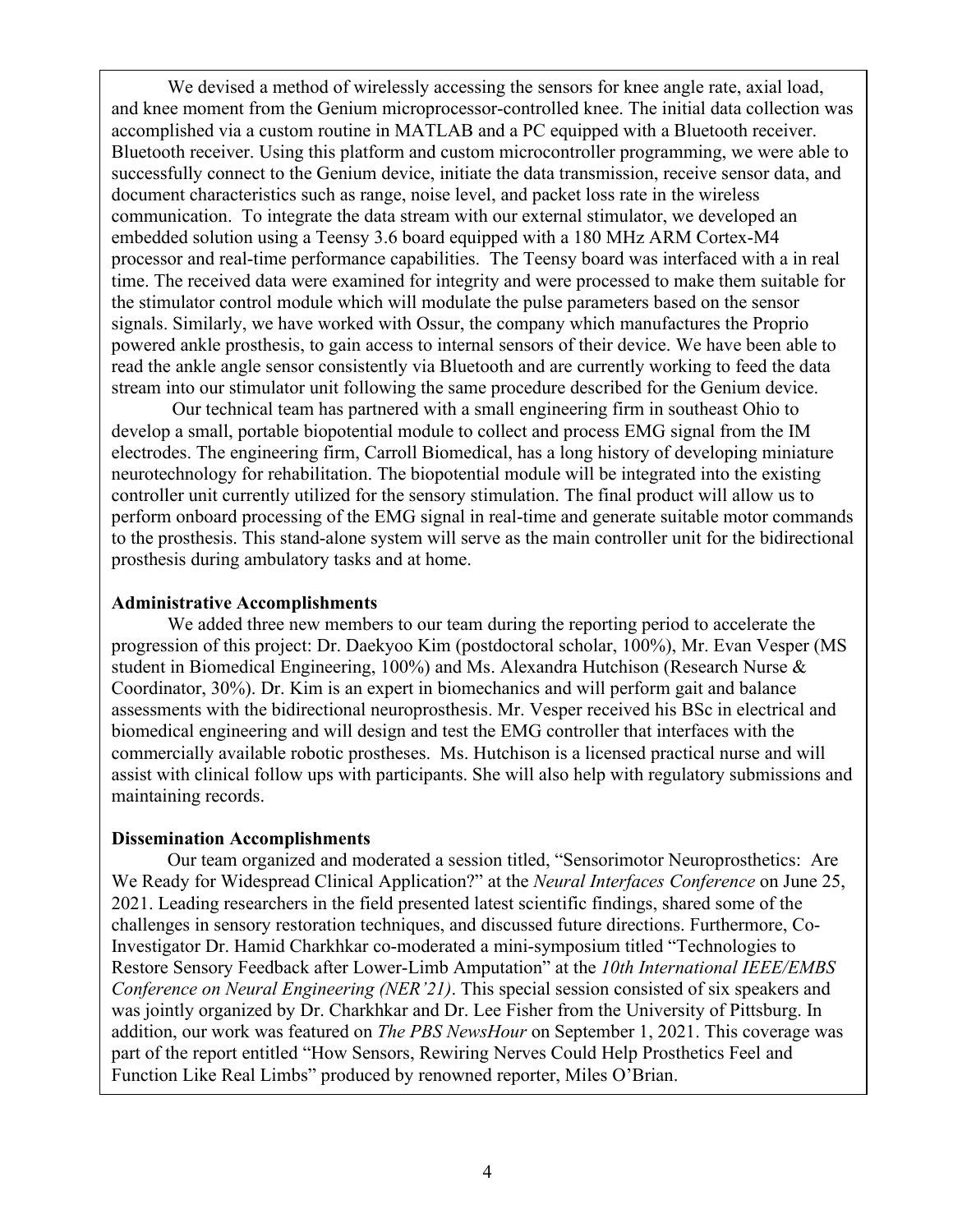#### **What opportunities for training and professional development has the project provided?**

All team members completed their laboratory safety training and *VA Human Subjects Protection* and *Good Clinical Practices* through The Collaborative Institutional Training Initiative.

We have procured and installed a state-of-the-art real-time control rapid prototyping system (Speedgoat) in our laboratory that facilitates model-based design using MATLAB and Simulink. Students and technical staff have learned how to use this new system and can develop the code to control delivery of electrical stimulation to cuff electrodes, collect EMG signals, and implement control algorithms in real time.

With support from a special equipment grant from the Rehabilitation R&D Service of the VA, we purchased a Computerized Dynamic Posturagrpahy device equipped with immersive virtual reality (Bertec Inc.). This device enables us to characterize static and dynamic balance while ascertaining contribution of different sensory inputs such as vision and vestibular system. Drs. Charkhkar and Sheehan attended a training course to learn how to operate the device and have instructed other members of the staff in its use.

#### **How were the results disseminated to communities of interest?**

We publish all our scientific findings in professional clinical/scientific venues that are Open Access to disseminate results and progress free of charge to the public. On February 2, 2021, we published an article in *Frontiers in Neuroscience* which described the results of manipulating plantar sensation in lower-limb amputees on adjusting quiet stance.

On August 3, 2021, we volunteered for the Virtual Internship Fireside Chats event which was hosted by Case-Coulter Translational Research Partnership (CCTRP). During this event more than 100 attendees, mainly undergraduate students in biomedical engineering from across the country, learned about our project through a dynamic presentation and a follow up Q&A session.

To increase our outreach, we have worked with the medical illustrator at APTC to design a new illustration to inform public about our study. This illustration will be published as an advertisement in Amputee Coalition magazine, *inMotion*. This magazine is published bimonthly for amputees, caregivers and healthcare professionals, providing information related to limb loss.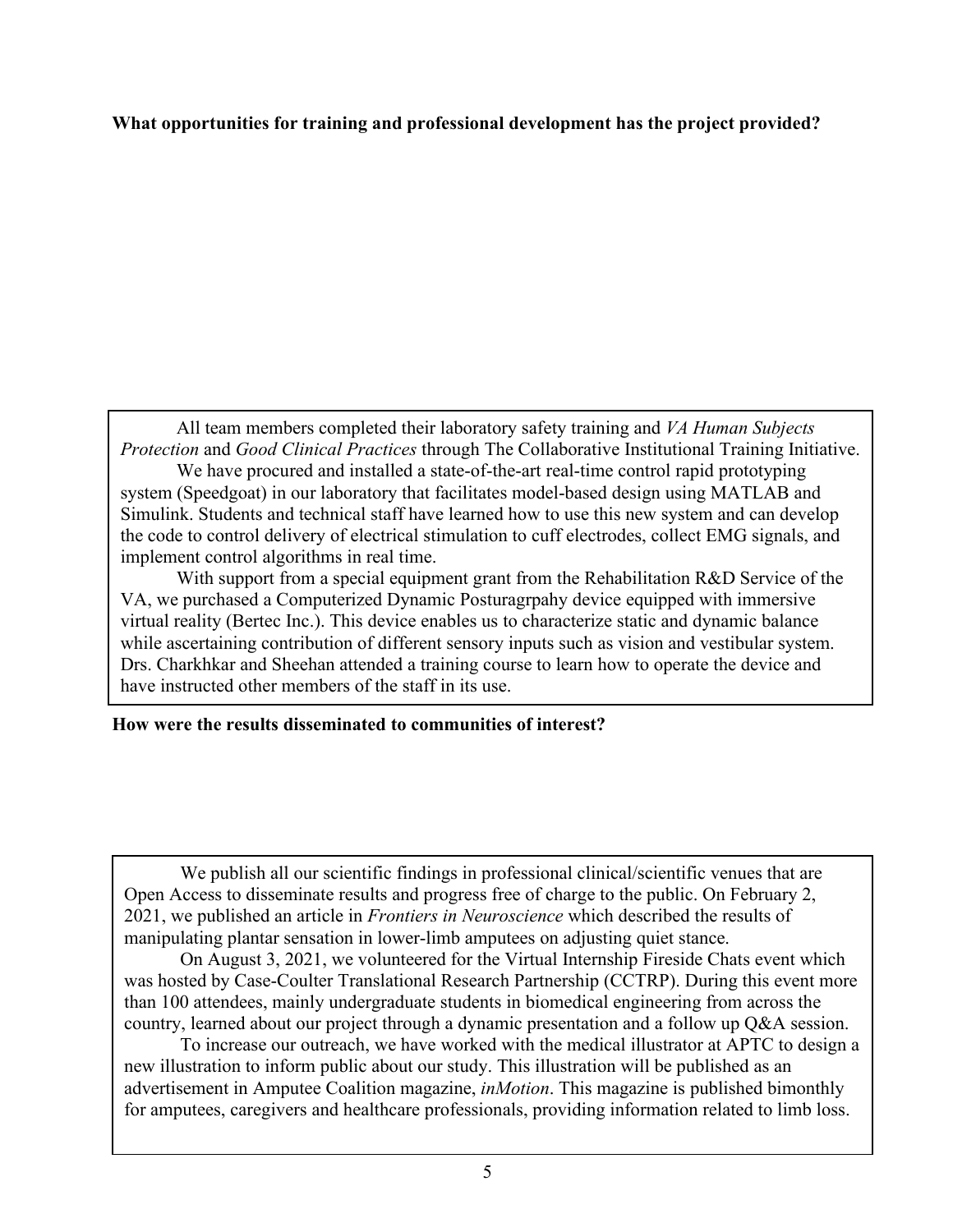**What do you plan to do during the next reporting period to accomplish the goals?**

- Complete the implant surgery for the second and third participants
- Conduct threshold/mapping and functional experiments with our second and third participants
- Continue our efforts to identify, recruit, screen, and enroll subsequent candidates into the study
- Characterize EMG signals during ambulatory tasks from all enrolled participants
- Conduct gait and balance tests with all enrolled participants
- Develop a prosthesis controller based on the EMG signal and complete benchtop testing
- Control delivery of sensory stimulation based on sensor data from the Genium or Proprio prostheses
- Complete development of the portable biopotential recording module for ambulatory EMG collection
- Acquire approval from IRB and FDA for our new stimulator controller and the smartphone app
- Procure all the components necessary for the third and fourth implant surgeries

## *4.* **IMPACT:**

## **What was the impact on the development of the principal discipline(s) of the project?**

Our article published in *Frontiers of Neuroscience* examines how electrically elicited tactile input is incorporated into the body's sensorimotor system. Results from this work expands the base of knowledge on how foot-sole tactile information is integrated with other sensory modalities to control postural adjustments during internal perturbations.

## **What was the impact on other disciplines?**

Nothing to Report.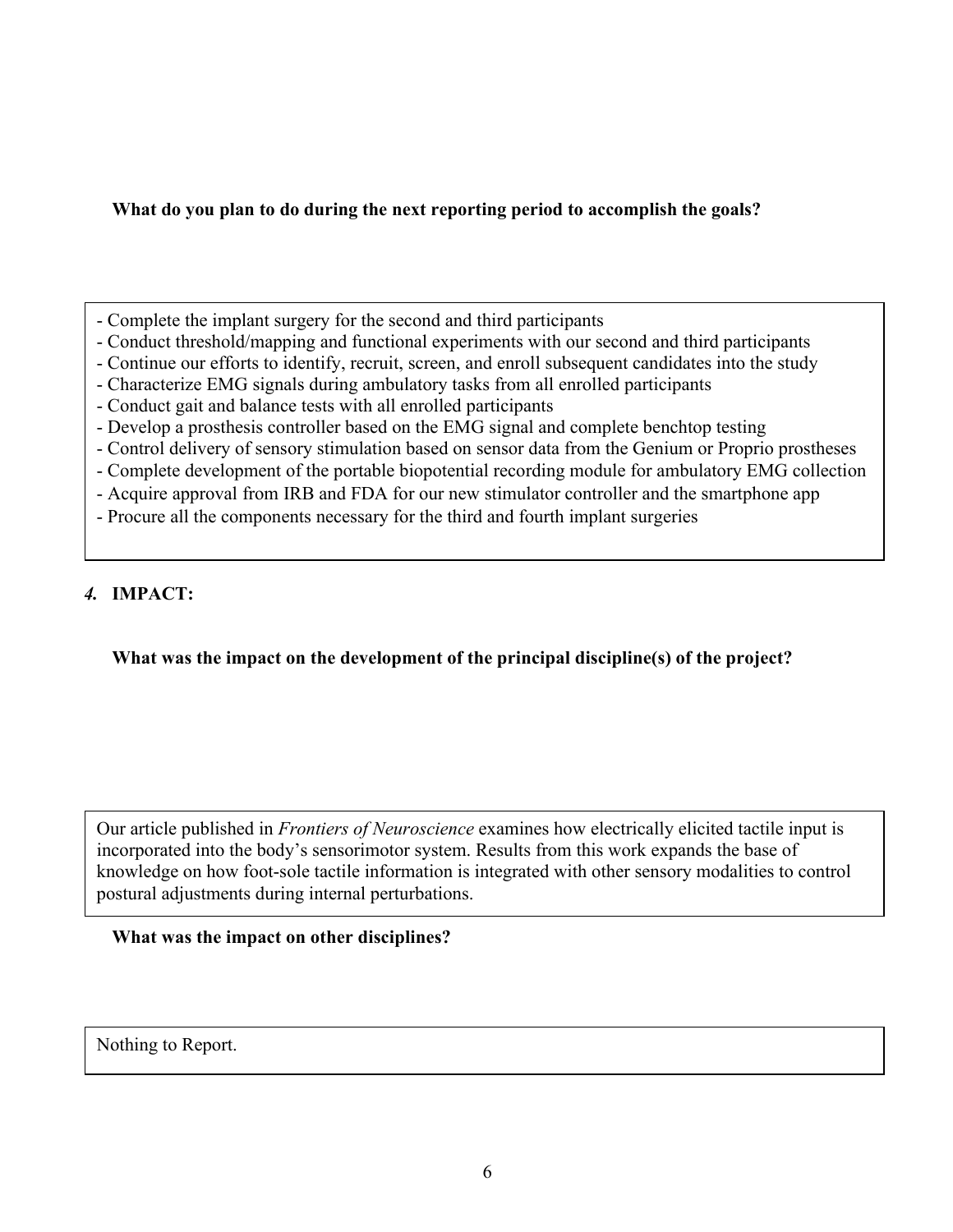**What was the impact on technology transfer?** 

Nothing to Report.

## **What was the impact on society beyond science and technology?**

Nothing to Report.

## **5. CHANGES/PROBLEMS:**

Nothing to Report

#### **Changes in approach and reasons for change**

#### **Actual or anticipated problems or delays and actions or plans to resolve them**

We are still encountering delays in scheduling OR time for our implant surgery due to a backlog of elective procedures due to the ongoing pandemic. However, our team has been successfully advancing the required technology for the study, productively working with existing participants to collect data, identifying a waiting list of future implant recipients. Therefore, any delays in the OR schedule should not affect overall progress.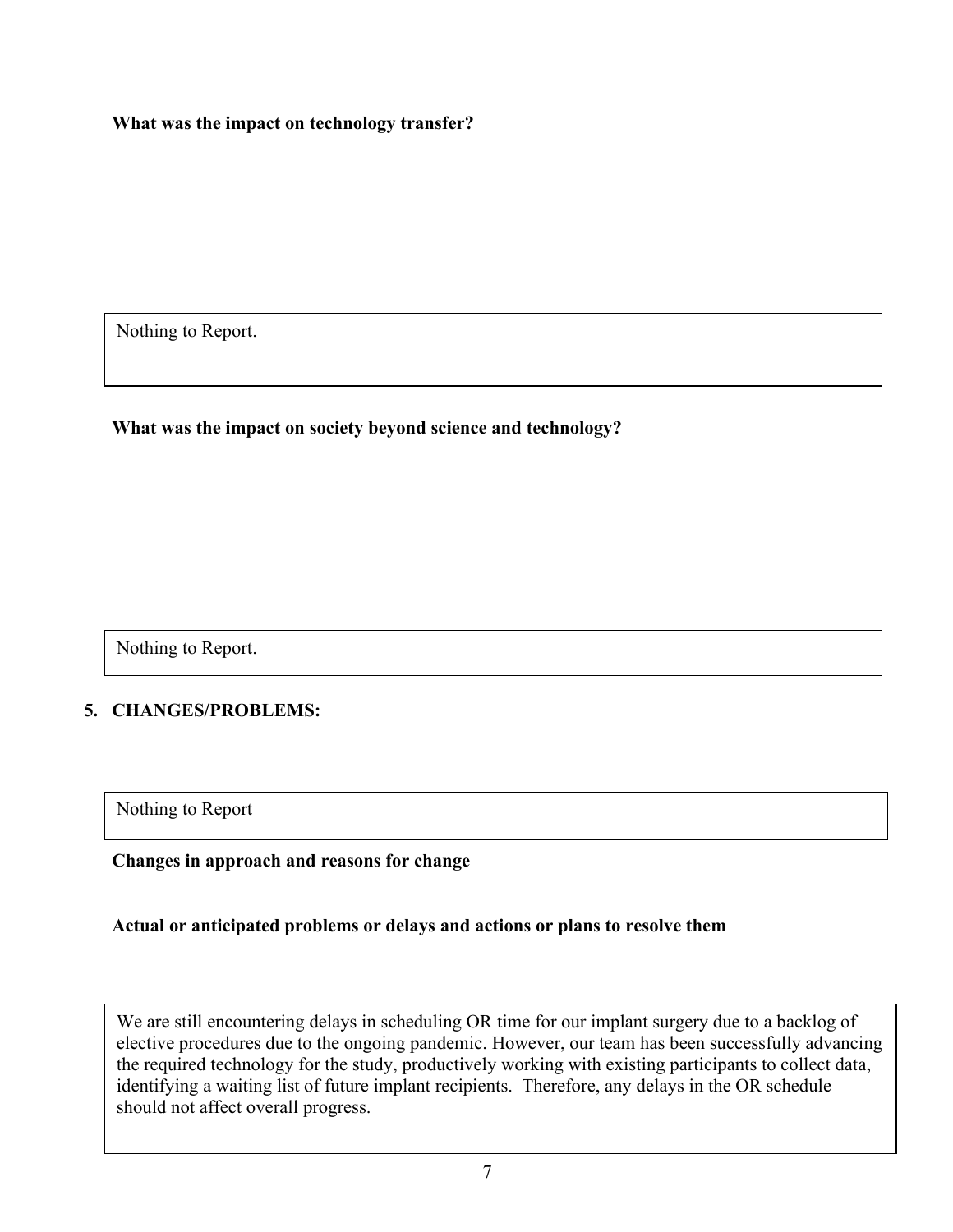The technical development for the biopotential module might be delayed due to the shortage of electronic chips. This should not affect our laboratory testing, but may delay our plan for the eventual homegoing trial.

#### **Changes that had a significant impact on expenditures**

Nothing to Report.

#### **Significant changes in use or care of human subjects, vertebrate animals, biohazards, and/or select agents**

#### **Significant changes in use or care of human subjects**

Nothing to Report.

#### **Significant changes in use or care of vertebrate animals**

Nothing to Report.

#### **Significant changes in use of biohazards and/or select agents**

Nothing to Report.

## **6. PRODUCTS:**

• **Publications, conference papers, and presentations**

**Journal publications.**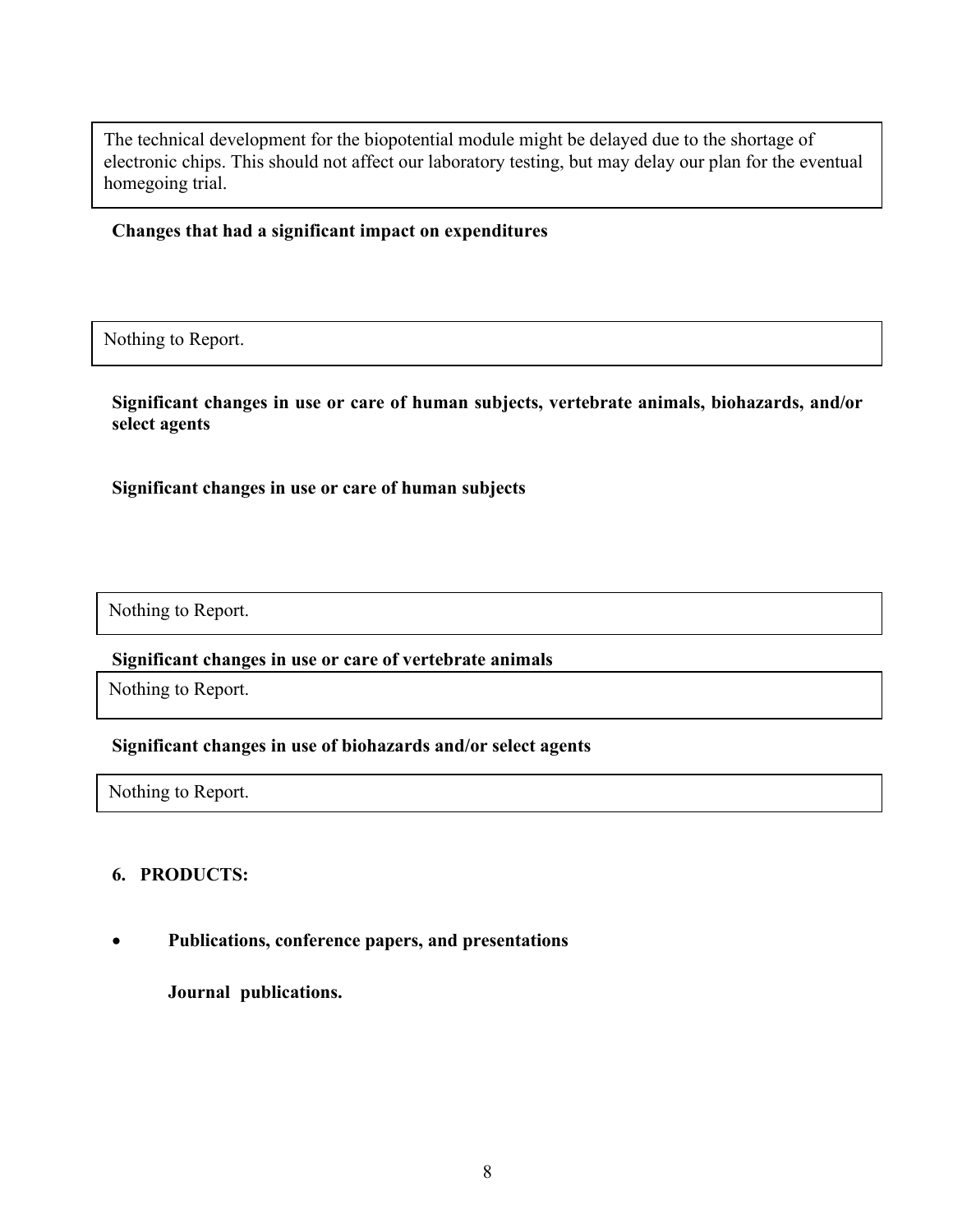Shell, C. E., Christie, B. P., Marasco, P. D., Charkhkar, H., & Triolo, R. J. (2021). Lower-Limb Amputees Adjust Quiet Stance in Response to Manipulations of Plantar Sensation. *Frontiers in Neuroscience*, 15, 118. (Published). The federal support through this award was acknowledged.

**Books or other non-periodical, one-time publications.** 

Nothing to Report.

**Other publications, conference papers and presentations**.

Our team member, Dr. Charkhkar, moderated and presented in the following sessions: 1) "Sensorimotor Neuroprosthetics: Are We Ready for Widespread Clinical Application?", *Neural Interfaces 2021: The NANS-NIC Joint Meeting*, Jun. 25-26, 2021 2) "Technologies to Restore Sensory Feedback after Lower-Limb Amputation", *10th International IEEE/EMBS Conference on Neural Engineering (NER'21)*, May 4-6, 2021

## • **Website(s) or other Internet site(s)**

Nothing to Report.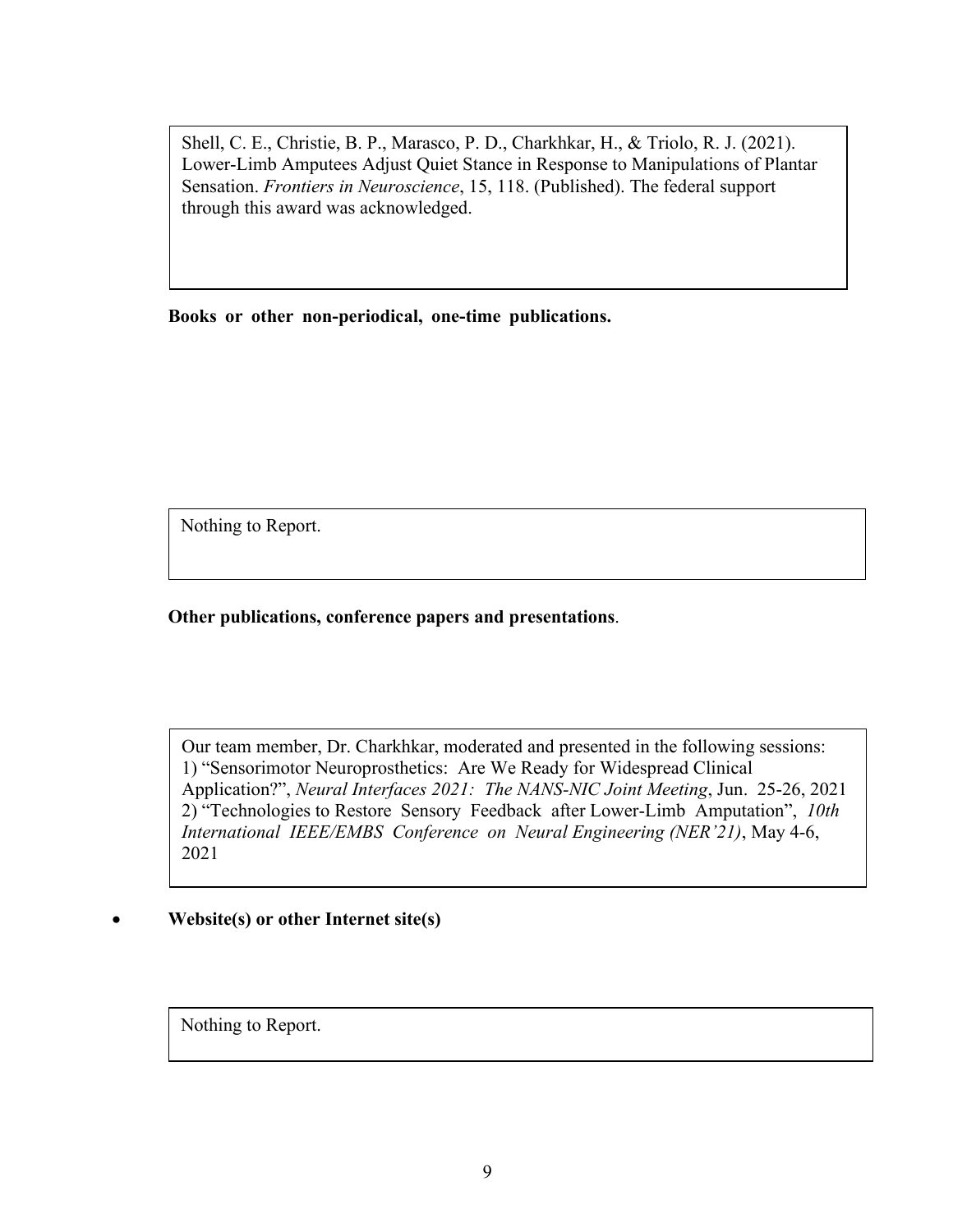• **Technologies or techniques**

Nothing to Report.

• **Inventions, patent applications, and/or licenses**

Nothing to Report.

**Other Products** 

The link to the PBS NewsHour video:

https://www.youtube.com/watch?v=9vtcmZai3yI&ab\_channel=PBSNewsHour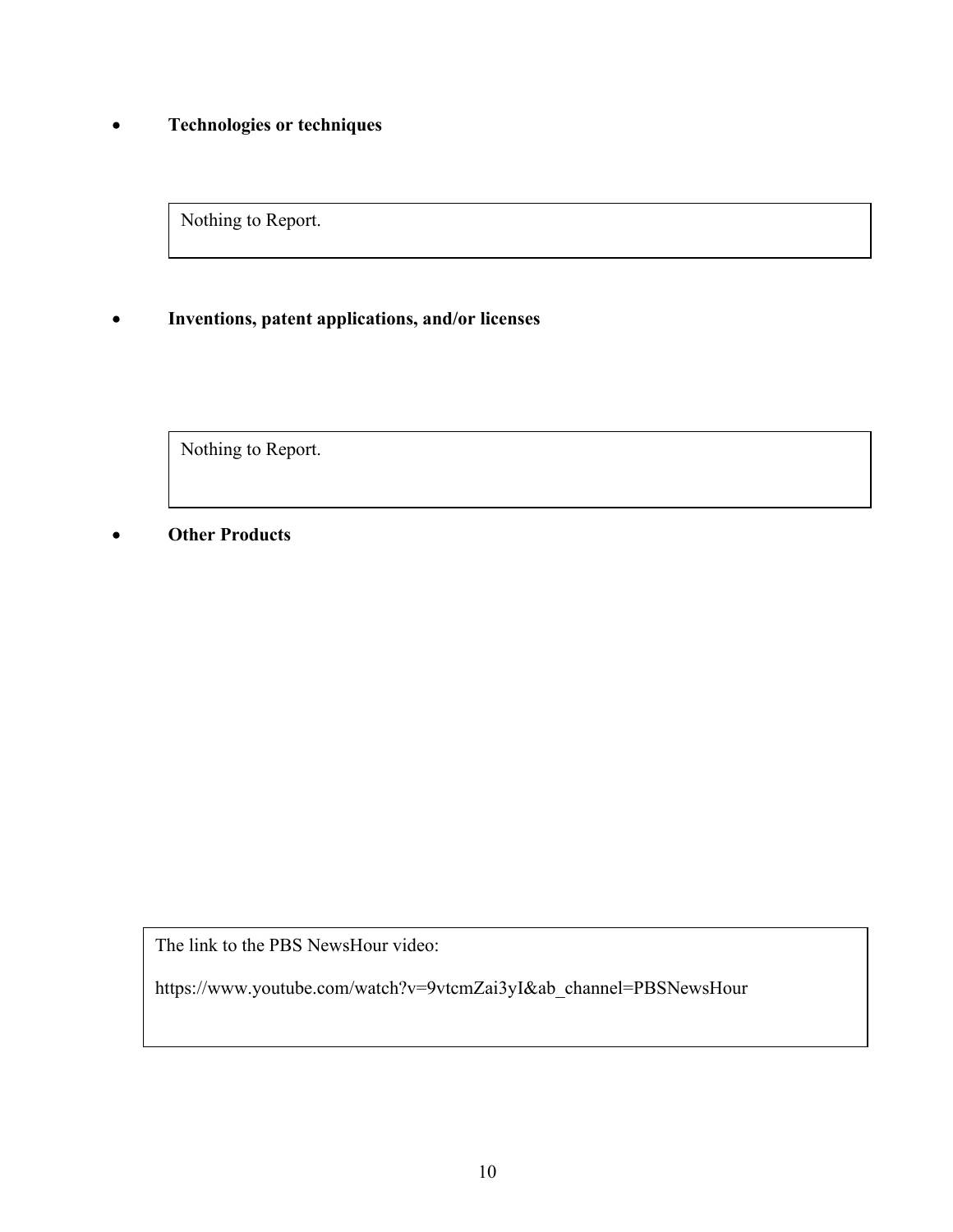## **7. PARTICIPANTS & OTHER COLLABORATING ORGANIZATIONS**

#### **What individuals have worked on the project?**

Name: Ronald Triolo Project Role: PI Researcher Identifier (e.g. ORCID ID): 0000-0003-0984-5803 Nearest person month worked: 1 Contribution to Project: Programmatic, administrative and scientific oversight of all aspects of the project Name: Hamid Charkhkar Project Role: Co-investigator (Technical) Researcher Identifier (e.g. ORCID ID): 0000-0001-5485-5969 Nearest person month worked: 2 Contribution to Project: Conducting sensory stimulation tests, including stimulus calibration and parameter setting, psychometric testing, system integration and outcome measurement Name: Suzhou Li Project Role: PhD Student (Technical) Researcher Identifier (e.g. ORCID ID): N/A Nearest person month worked: 1 Contribution to Project: Designing and performing experiments to characterize effects of sensory neuroprosthesis in responding to slips and trips Name: Daekyoo Kim Project Role: Postdoctoral Fellow (Technical) Researcher Identifier (e.g. ORCID ID): 0000-0002-6123-2900 Nearest person month worked: 2 Contribution to Project: Designing and conducting balance and gait assessments and analyzing biomechanical data from participants using sensory neuroprosthesis Name: Evan Vesper Project Role: Graduate student (Technical) Researcher Identifier (e.g. ORCID ID): N/A Nearest person month worked: 1 Contribution to Project: Characterizing the EMG recordings from intramuscular electrodes and designing controller algorithm Name: Melissa Schmitt Project Role: Nurse Coordinator (Clinical) Researcher Identifier (e.g. ORCID ID): N/A Nearest person month worked: 1 Contribution to Project: Regulatory reporting and compliance, medical monitoring and clinical services Name: Aarika Sheehan Project Role: Physical Therapist (Clinical) Researcher Identifier (e.g. ORCID ID): N/A Nearest person month worked: 1 Contribution to Project: Subject recruiting, candidate screening, functional training and outcome assessment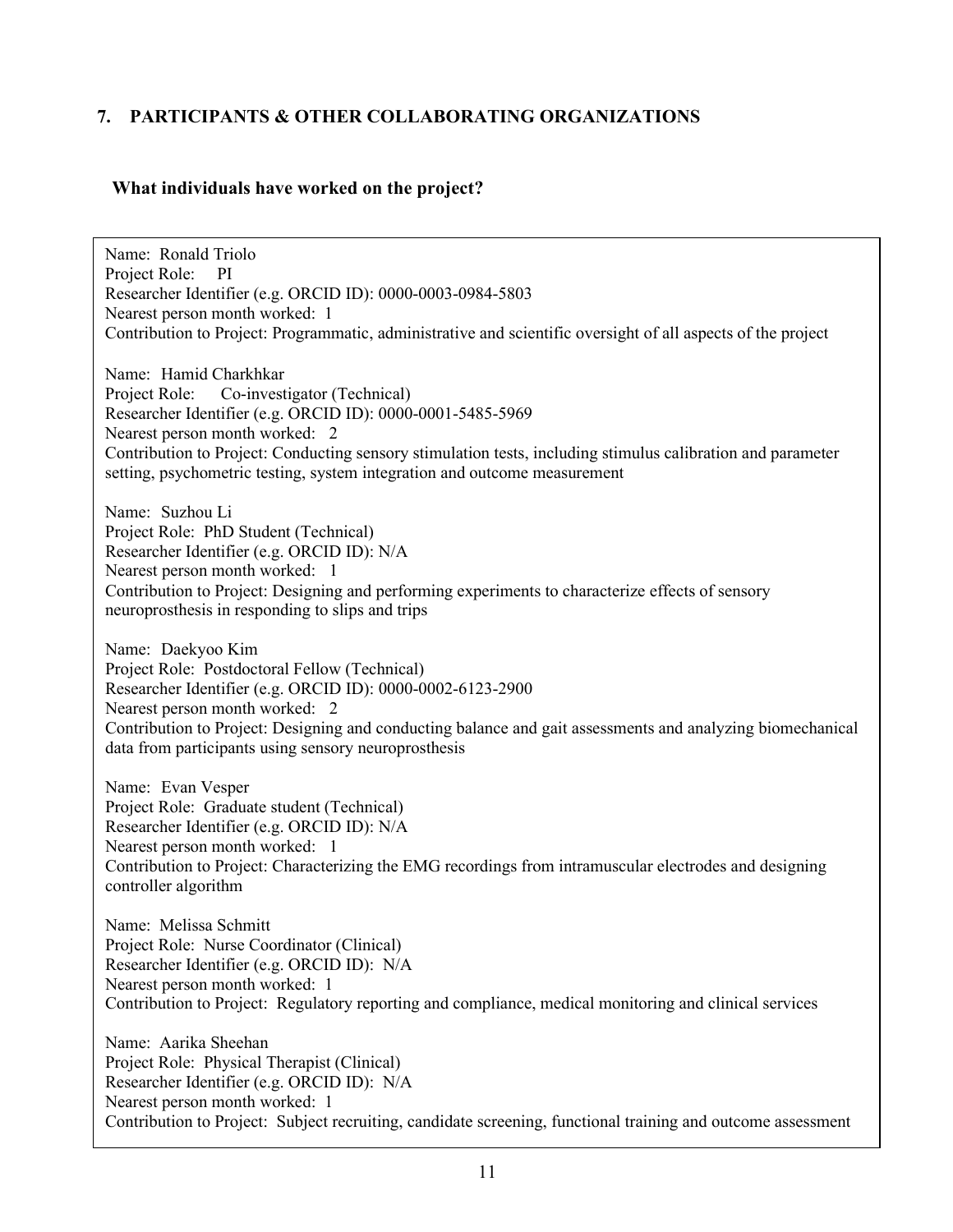Name: John Schnellenberger Project Role: Biomedical Engineer (Technical) Researcher Identifier (e.g. ORCID ID): N/A Nearest person month worked: 1 Contribution to Project: Circuit design and software development for biopotential module and the external Name: Jeremy Dunning Project Role: Electrical Engineer (Technical) Researcher Identifier (e.g. ORCID ID): N/A Nearest person month worked: 1 Contribution to Project: Circuit design and software development for interfacing with Genium and Proprio prostheses Name: Jillian Vala Project Role: Biomedical Engineer (Technical) Researcher Identifier (e.g. ORCID ID): N/A Nearest person month worked: 1

Contribution to Project: Develop computer code for experiments. Assist in conducting experiments to assess effects of sensory feedback in lower limb amputees

**Has there been a change in the active other support of the PD/PI(s) or senior/key personnel since the last reporting period?** 

*Nothing to Report.*

**What other organizations were involved as partners?**